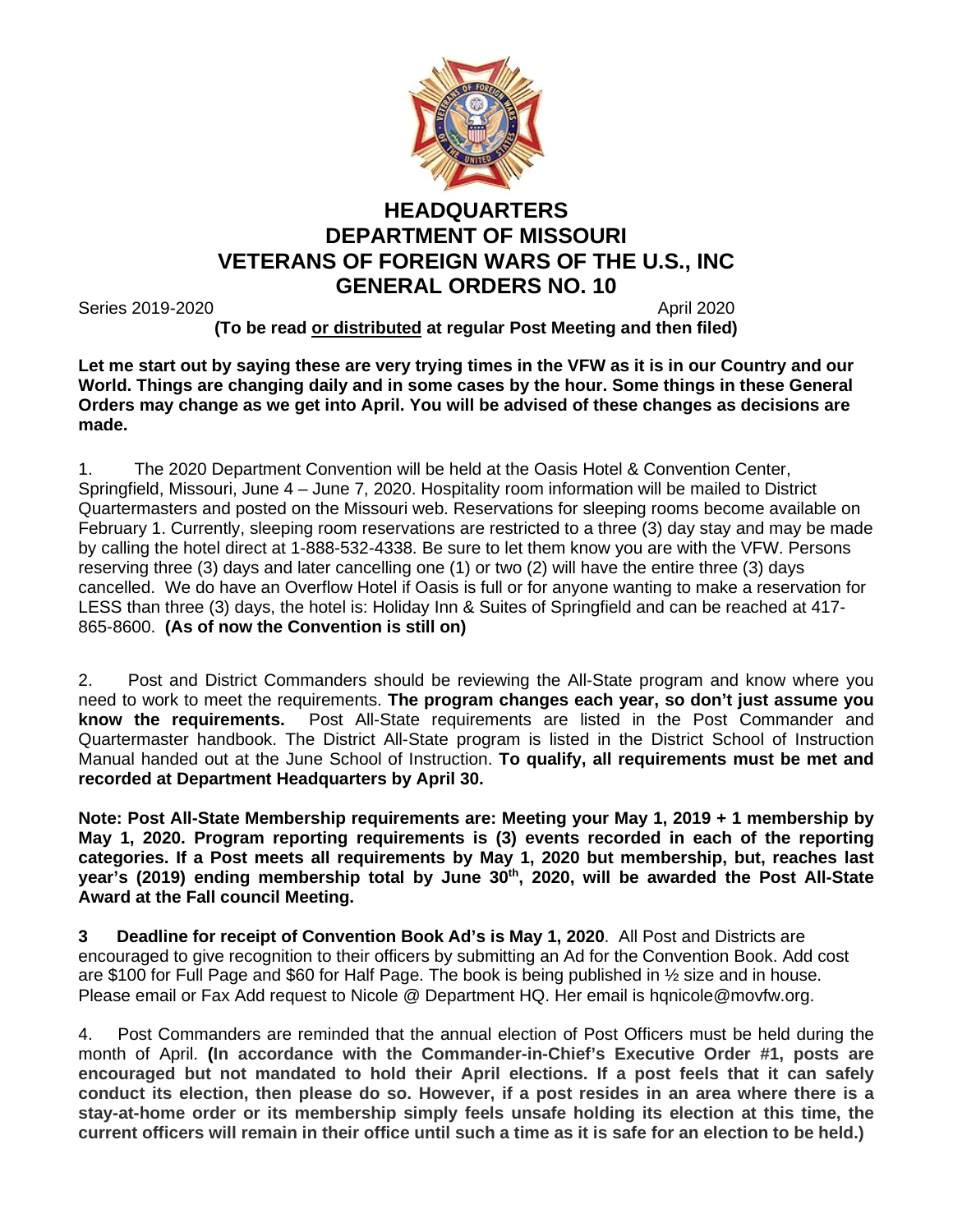General Orders # 10, Series 19-20 Troy Williams, State Commander Page - 2

Post officers shall be installed in their respective offices prior to the convening of the Department Convention. Newly installed officers do not assume their duties until the Department Commander is installed at the State Convention. Post-Election Report Forms are being mailed to Post Quartermasters with instructions that they complete the form online through the Online Membership System (OMS) or they can complete the form and return directly to National Headquarters **immediately following** the election of Post Officers but not later than June 1, 2020. **(If your Post is not having an election you will still need to submit an election report with the current officers. You can fill out a new one once election is held.)**

5. Pursuant to Section 403 of the National Bylaws and the Manual of Procedure, each District shall hold an annual District Convention for the purpose of electing District officers, such convention to be held not less than ten (10) days nor more than seventy-five (75) days prior to the convening of the Department Convention. **(These District Convention will be held via ZOOM Meeting. District Commanders will coordinate time and necessary information with their Post)**

6. Post and Districts are reminded that sections 216, 416 and 516 of the Manual of Procedures states in part: "-----officers, elected and appointed, shall submit proof of eligibility to the Adjutant. ----officers shall not be installed or assume the duties of their office until proof of eligibility has been submitted and properly reviewed. Such proof of eligibility shall be open to and reviewed by the Commander, Adjutant and Quartermaster prior to installation to office." **Officers being installed should be reminded, (if they are an annual member) that they must pay their 2021 dues prior to their annual subscription due date to hold their office for the year they are elected.**

7. Posts are reminded that their support and contributions to our Veteran Service Officer Program is vital. All Posts that have not made a donation are encouraged to do so now. As stated in the State Commander Expectations in the Post Commander & Quartermaster Handbook, it is expected that each post donates at a minimum of \$3.00 per member. Funding of this essential program should be a high priority at your Post. The State Commander asks Posts to be generous and donate from the heart. **Donation to the program is a requirement to qualify for All-State.**

8. All Posts should be making plans for a 2020 Spring Buddy Poppy drive. An order blank is located in the 2019-20 Post Commander and Quartermaster's Handbook. Poppies must be ordered through Department Headquarters and paid in advance. Poppies are shipped direct to you from the factory. **A minimum of six weeks should be allowed for receiving your shipment. Post need to order NOW for their Spring Poppy drive.**

9. Reno, Nevada is the host city to the 121st VFW National Convention, July 18-23, 2020. Convention housing reservation forms will be made available and additional 121st VFW National Convention information will be added to the National Website as it becomes available. Convention registration and related information will be mailed from National Headquarters to the Post. The Post is required to register at least one delegate. The Delegate fee for the 1<sup>st</sup> delegate will be \$25. A fee of \$10 is due for each additional delegate. **Post Quartermasters, please send in the \$25.00 registration fee and register at least one (1) delegate as soon as you receive the registration forms. Don't wait until July to send in your delegate fee.**

10 We need your help with the 2019-2020 Membership Campaign. As of today, March 25, the Department is at 93.13%. We need everyone's help at the District and Post level. Now is the time to be writing those letters, making phone calls. **With things the way they are right now we need to be calling our members to check on them anyway. What better time to tell them how important they are to the VFW and how much we need them as a member. If they are in a financial bind you can use your relief fund to help them with their dues.** All continuous members should pay their dues prior to the expiration date and be encouraged to purchase a life membership.